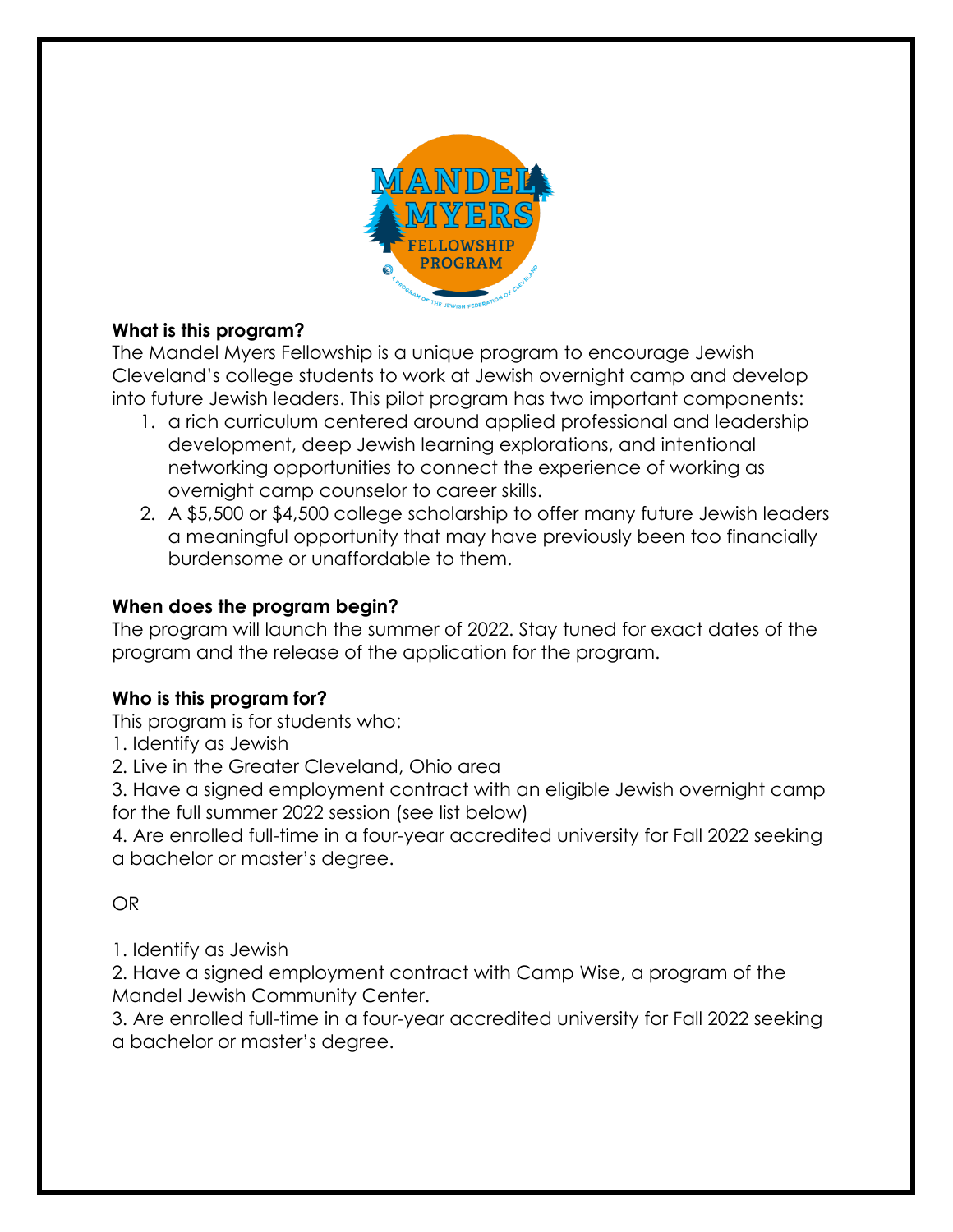#### **What is the scholarship amount?**

Participants who successfully complete their summer at camp and actively participate in the professional development programming will receive \$5,500 (for counselors returning for a full summer) or \$4,500 (for new counselors that work for a full summer) towards college.

#### **What if my camp only offers half summer employment?**

For camps that only offer half summer employment, a prorated scholarship will be awarded.

#### **What if I am enrolled in a gap year program following my summer at camp?**

For students enrolled in a gap year program, you are eligible to defer your scholarship until you start your first year at university or college.

#### **Is this a needs-based scholarship?**

No, this scholarship is an investment in all rising Jewish Cleveland leaders who make a commitment to being a camp counselor at an eligible camp regardless of financial situation. If you meet the criteria above, you are eligible for this scholarship.

#### **Do I have to attend all Fellowship sessions?**

Yes, the Fellowship sessions will build on each other to create the full fellowship experience. Fellows must attend all sessions.

#### **Do I have to complete my summer at camp to receive the scholarship?**

Yes! This fellowship requires that students complete a full summer camp counselor experience to develop all relevant skills.

#### **Which camps are participating in program?**

Camp Stone All Ramah Camps Camp Wise, Tamarack Camp, Emma Kaufmann Camp, Eden Village Camp All URJ Camps (Goldman Union Camp Institute, Camp George) All B'nai B'rith Camps All Young Judea camps All Habonim Camps Beber Camp Camp Yavneh (non-movement-affiliated pluralistic camp) Camp Havaya (affiliated with the Reconstructing Judaism movement)

\*Other *One Happy Camper*-approved inclusive camps with intentional Jewish education curriculum that are not on this list may be eligible for review.